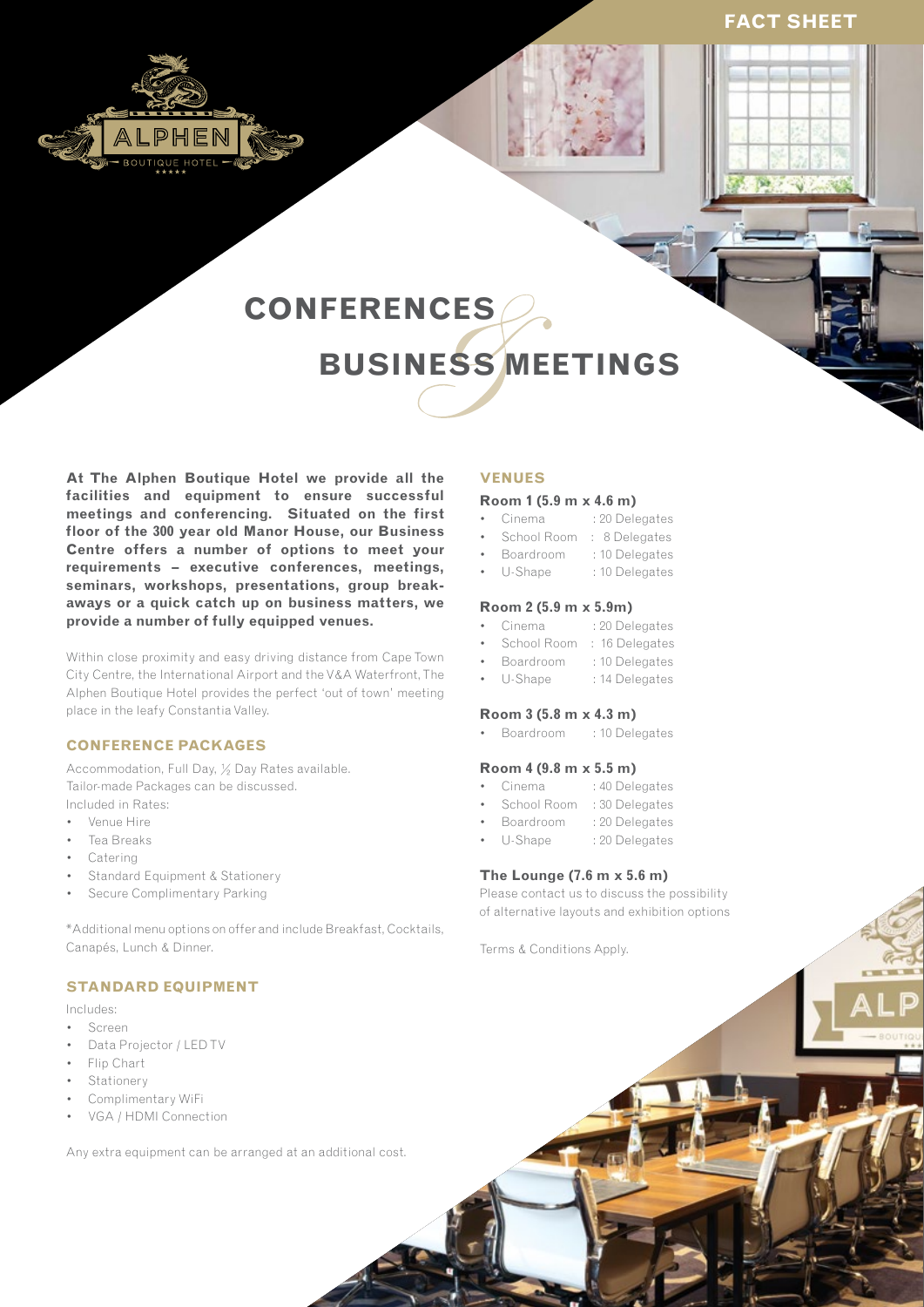# **Conference Packages**

PH

# **Full Day Package**

- Standard Equipment and Stationery
- • 3 Delicious Refreshment Breaks
- • 2 Course Lunch
- • Venue Hire
- Secure Complimentary Parking
- **R545** pp Including VAT

# **Half Day Package**

- Standard Equipment and Stationery
- • 2Tasty Refreshment Breaks
- 2 Course Lunch
- • Venue Hire
- • Secure Complimentary Parking
- **R495** pp Including VAT